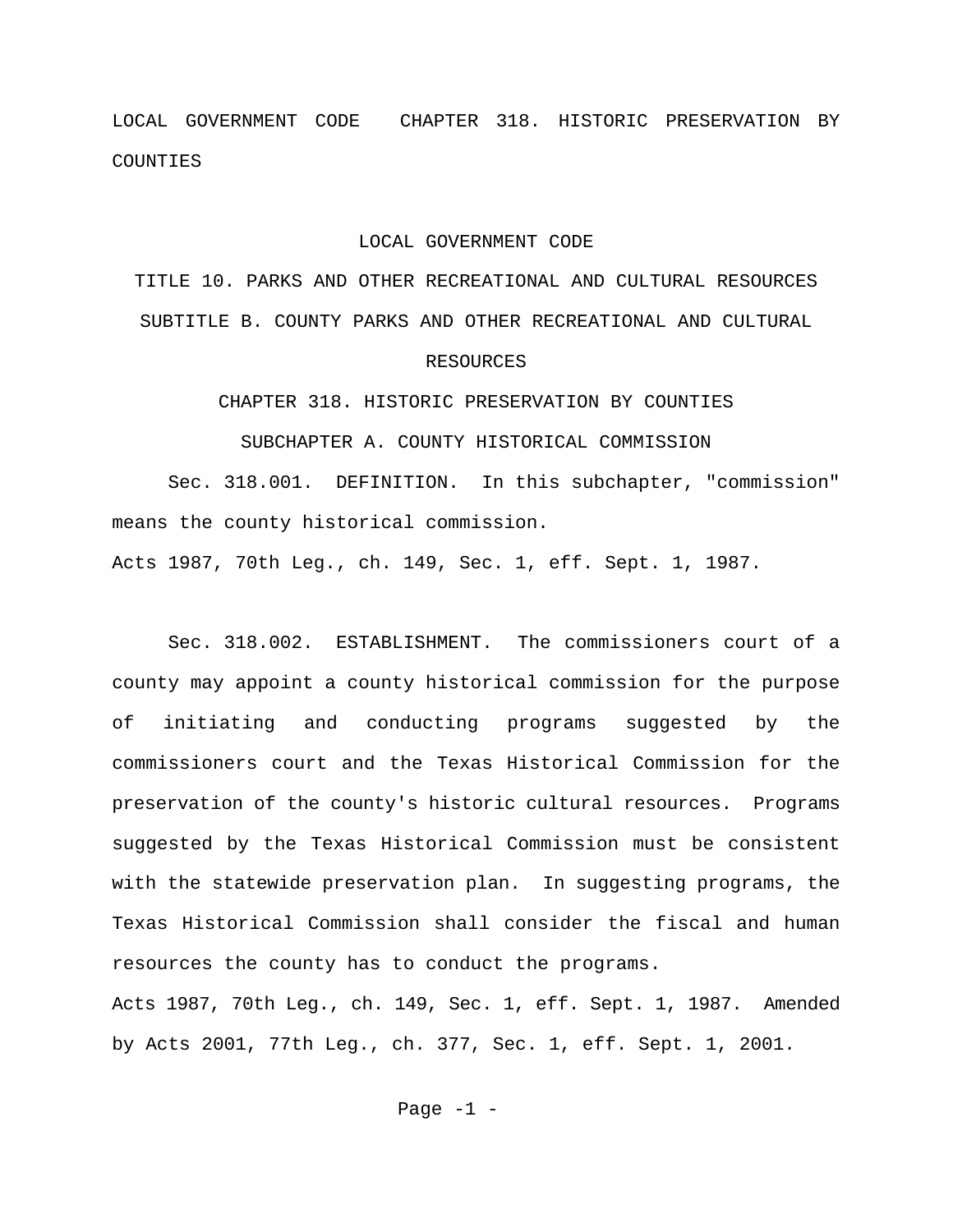Sec. 318.003. COMPOSITION; TERM. (a) The commission must be composed of at least seven residents of the county. Members of the commission must be individuals who broadly reflect the age, ethnic, and geographic diversity of the county.

(b) The members of the commission shall be appointed during the month of January of odd-numbered years and are appointed for a term of two years. The commissioners court shall fill a vacancy on the commission for the remainder of the unexpired term.

(c) Each commission member must have an interest in historic preservation and an understanding of local history and resources.

(d) The commissioners court shall provide to the Texas Historical Commission a list of appointed members and the mailing address of each member.

Acts 1987, 70th Leg., ch. 149, Sec. 1, eff. Sept. 1, 1987. Amended by Acts 2001, 77th Leg., ch. 377, Sec. 1, eff. Sept. 1, 2001.

Sec. 318.004. APPOINTMENT BY STATE. If the commissioners court fails to appoint a commission by April 1 of each odd-numbered year, the Texas Historical Commission may appoint the commission after 30 days' written notice to the commissioners court of its intention to do so. The county judge shall serve as commission chair during any interim period.

Acts 1987, 70th Leg., ch. 149, Sec. 1, eff. Sept. 1, 1987. Amended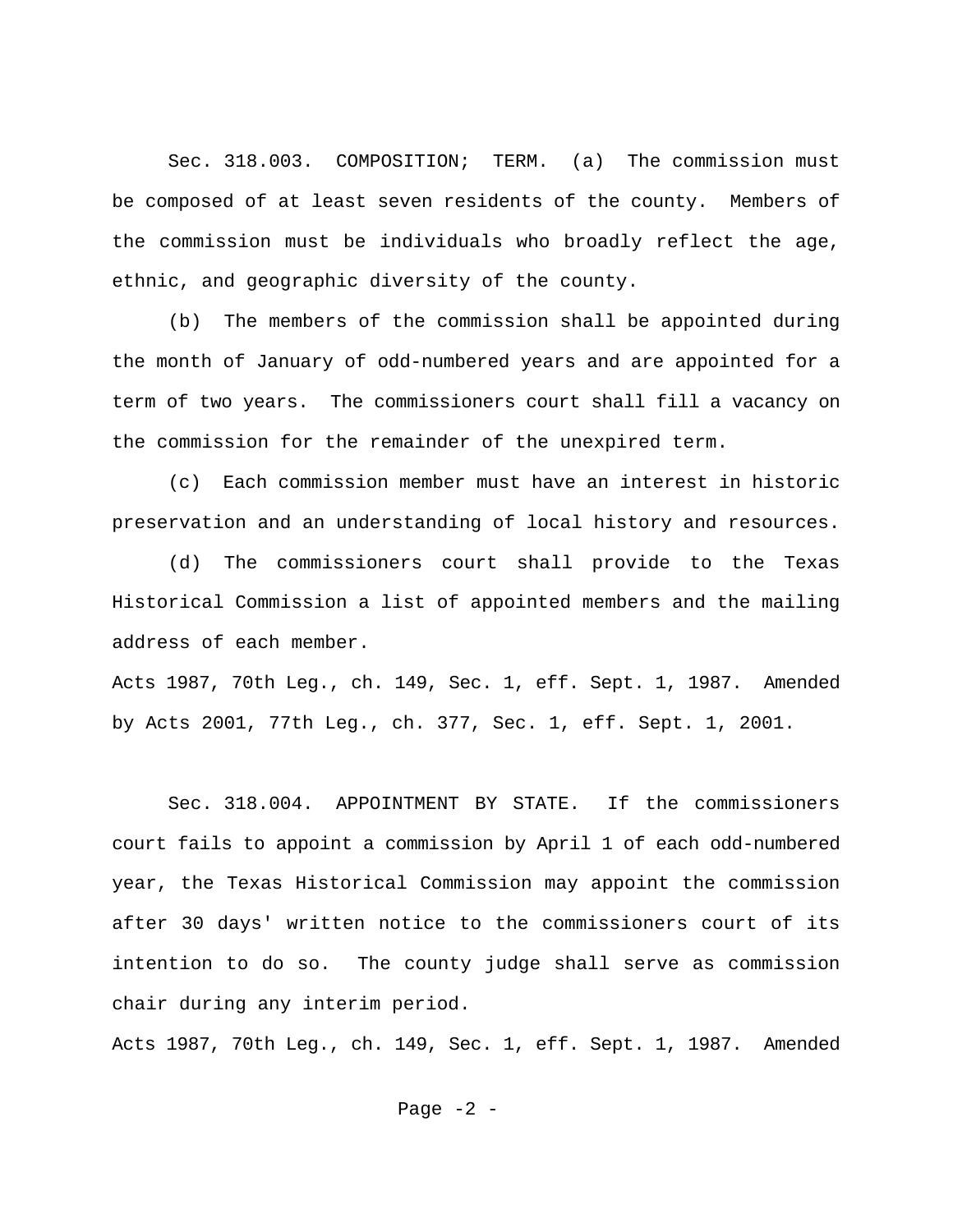by Acts 2001, 77th Leg., ch. 377, Sec. 1, eff. Sept. 1, 2001.

Sec. 318.005. MEETINGS. (a) The commission shall meet at least four times each year and may meet as often as the commission may determine under rules adopted by it for its own regulation.

(b) All meetings of the commission shall be conducted in accordance with the open meetings law, Chapter 551, Government Code.

Acts 1987, 70th Leg., ch. 149, Sec. 1, eff. Sept. 1, 1987. Amended by Acts 2001, 77th Leg., ch. 377, Sec. 1, eff. Sept. 1, 2001.

Sec. 318.006. RESOURCE IDENTIFICATION. (a) The commission should institute and carry out a continuing survey of the county to determine the existence of historic buildings and other historical and archeological sites, private archeological collections, important endangered properties, or other historical features within the county, and should report the data collected to the commissioners court and the Texas Historical Commission.

(b) The commission should develop and maintain its inventory of surveyed individual properties and districts in accordance with standards established by the Texas Historical Commission.

(c) The commission should establish a system for the periodic review and assessment of the condition of designated properties in the county, including Recorded Texas Historic Landmarks, State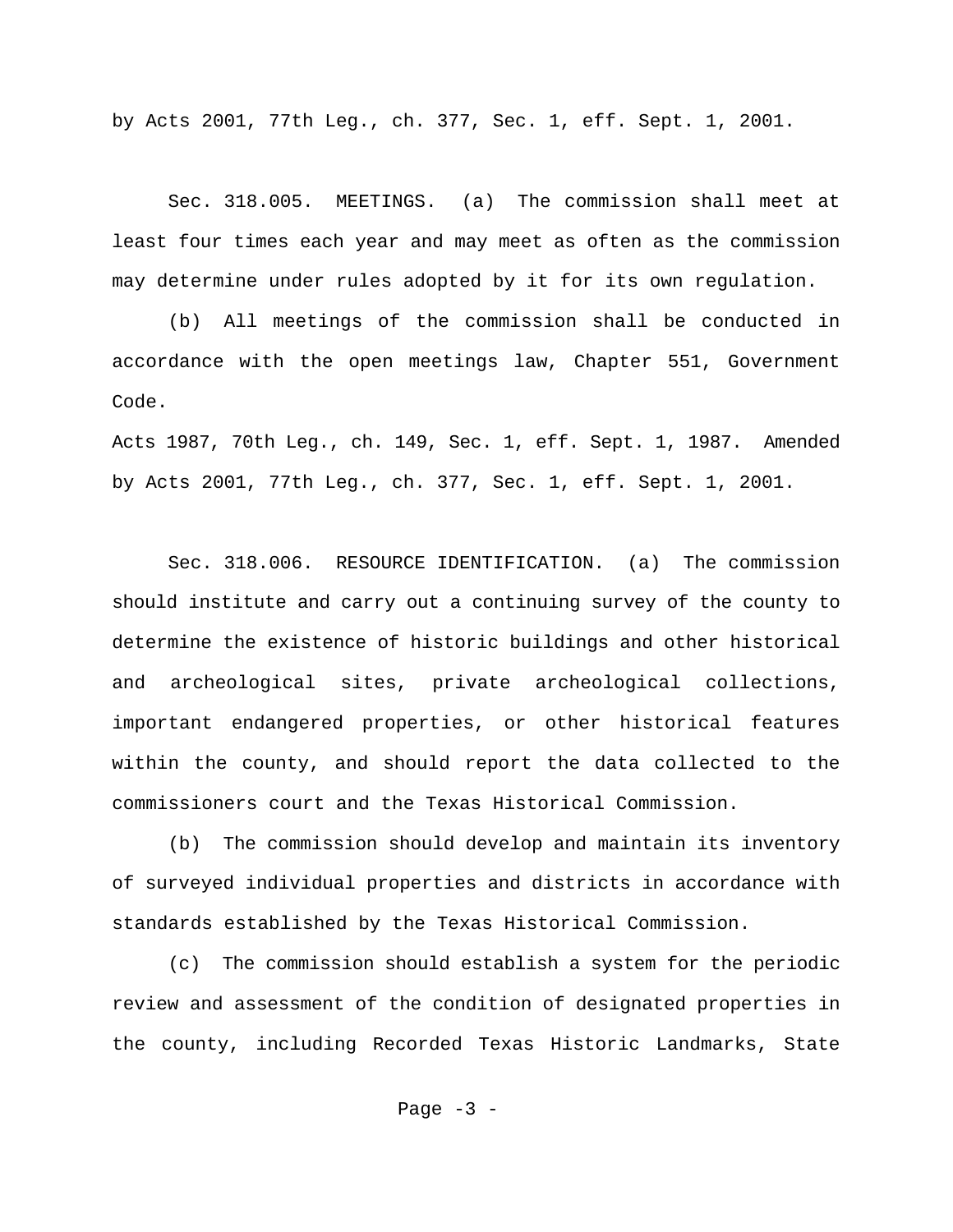Archeological Landmarks, and individual historic properties or districts listed in the National Register of Historic Places. The commission should report the results of the review and assessment to the Texas Historical Commission.

Acts 1987, 70th Leg., ch. 149, Sec. 1, eff. Sept. 1, 1987. Amended by Acts 2001, 77th Leg., ch. 377, Sec. 1, eff. Sept. 1, 2001.

Sec. 318.007. EDUCATION. The commission should strive to create countywide awareness and appreciation of historic preservation and its benefits and uses.

Acts 1987, 70th Leg., ch. 149, Sec. 1, eff. Sept. 1, 1987. Amended by Acts 2001, 77th Leg., ch. 377, Sec. 1, eff. Sept. 1, 2001.

Sec. 318.008. REPORTS AND RECOMMENDATIONS. (a) In order to inform the commissioners court and the Texas Historical Commission of the commission's needs and programs, the commission shall make an annual report of its activities and recommendations to the commissioners court and to the Texas Historical Commission before the end of each calendar year. The commission may make as many other reports and recommendations as it sees fit.

(b) The commission shall make recommendations to the commissioners court and the Texas Historical Commission concerning the acquisition and designation of property, real or personal, that is of historical or archeological significance.

Page  $-4$  -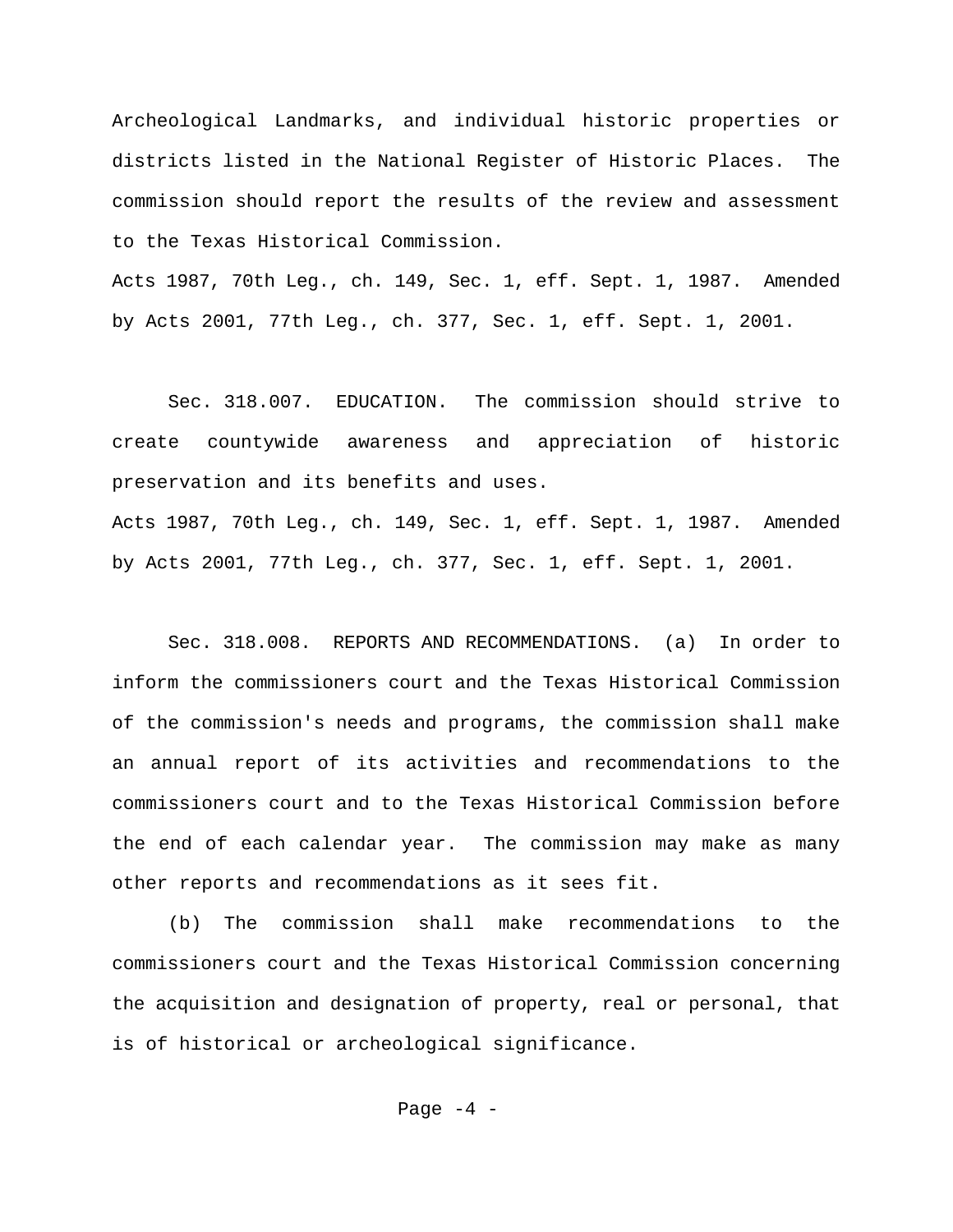Acts 1987, 70th Leg., ch. 149, Sec. 1, eff. Sept. 1, 1987. Amended by Acts 2001, 77th Leg., ch. 377, Sec. 1, eff. Sept. 1, 2001.

Sec. 318.009. FISCAL AND HUMAN RESOURCES. (a) The commissioners court may pay the necessary expenses of the commission.

(b) The commissioners court may make agreements with governmental agencies or private organizations and may appropriate funds from the general fund of the county for the purpose of:

(1) erecting historical markers and monuments;

(2) purchasing objects and collections of objects that are historically significant to the county;

(3) preparing, publishing, and disseminating, by sale or otherwise, a history of the county;

(4) hiring professional staff and consultants;

(5) providing matching funds for grants; and

(6) funding other programs or activities as suggested by the Texas Historical Commission and the commissioners court.

(c) The Texas Historical Commission may make grants available to the commission, subject to the budgetary authority and approval of the commissioners court, to carry out the purposes of this chapter.

Acts 1987, 70th Leg., ch. 149, Sec. 1, eff. Sept. 1, 1987. Amended by Acts 2001, 77th Leg., ch. 377, Sec. 1, eff. Sept. 1, 2001.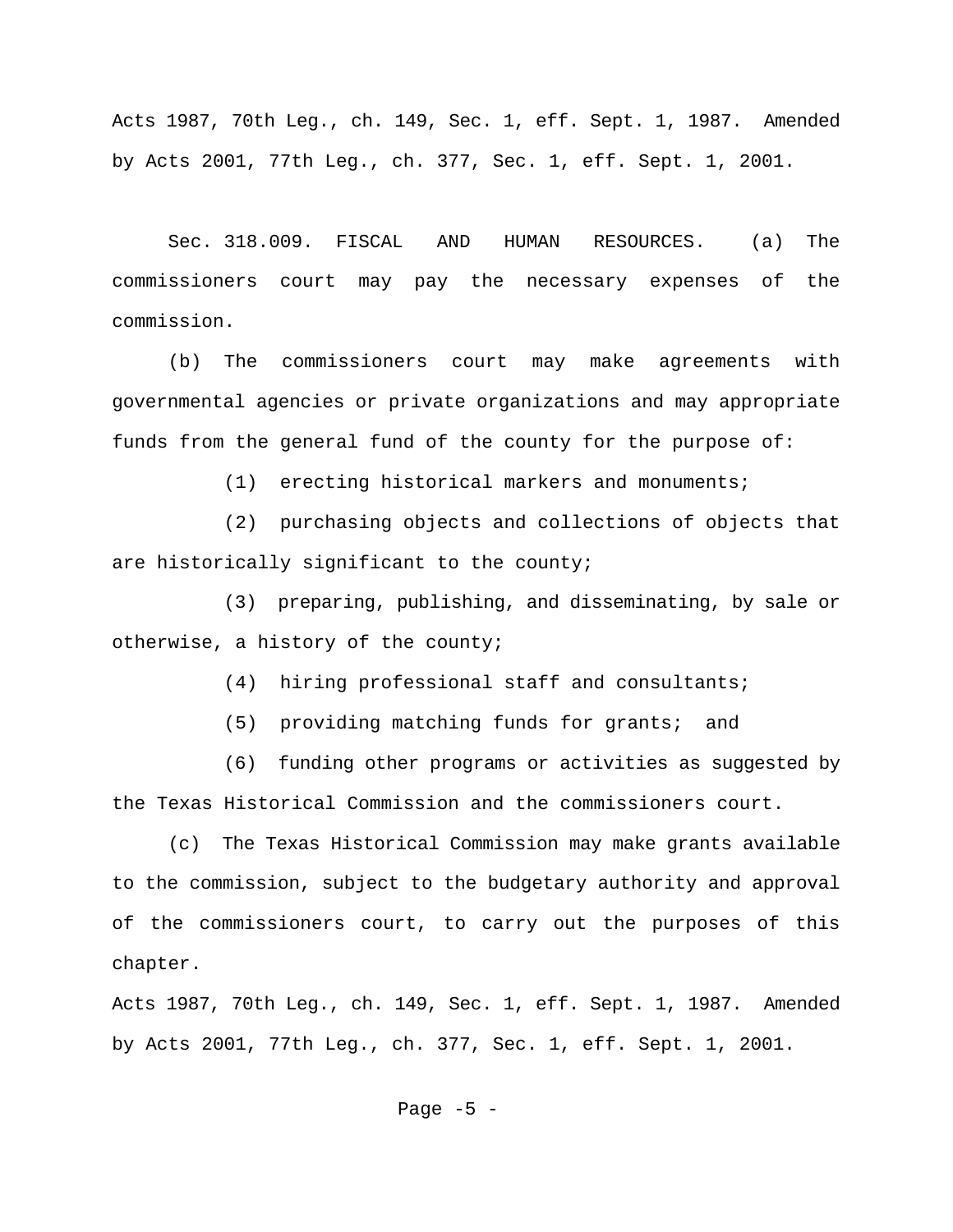Sec. 318.010. RESOURCE INTERPRETATION. (a) The commission shall review applications for Official Texas Historical Markers to determine the accuracy, appropriateness, and completeness of the application.

(b) The commission should establish a system for the periodic review, assessment, and maintenance of Official Texas Historical Markers in the county.

(c) The commission should work to promote historic and cultural sites in the county to develop and sustain heritage tourism.

(d) The commission may:

(1) operate and manage any museum owned or leased by the county;

(2) acquire artifacts and other museum collections in the name of the museum or the commission; and

(3) supervise any employees hired by the commissioners court to operate the museum.

(e) In operating museums, the commission shall adhere to professional standards in the care, collection, management, and interpretation of artifacts.

Acts 1987, 70th Leg., ch. 149, Sec. 1, eff. Sept. 1, 1987. Amended by Acts 2001, 77th Leg., ch. 377, Sec. 1, eff. Sept. 1, 2001.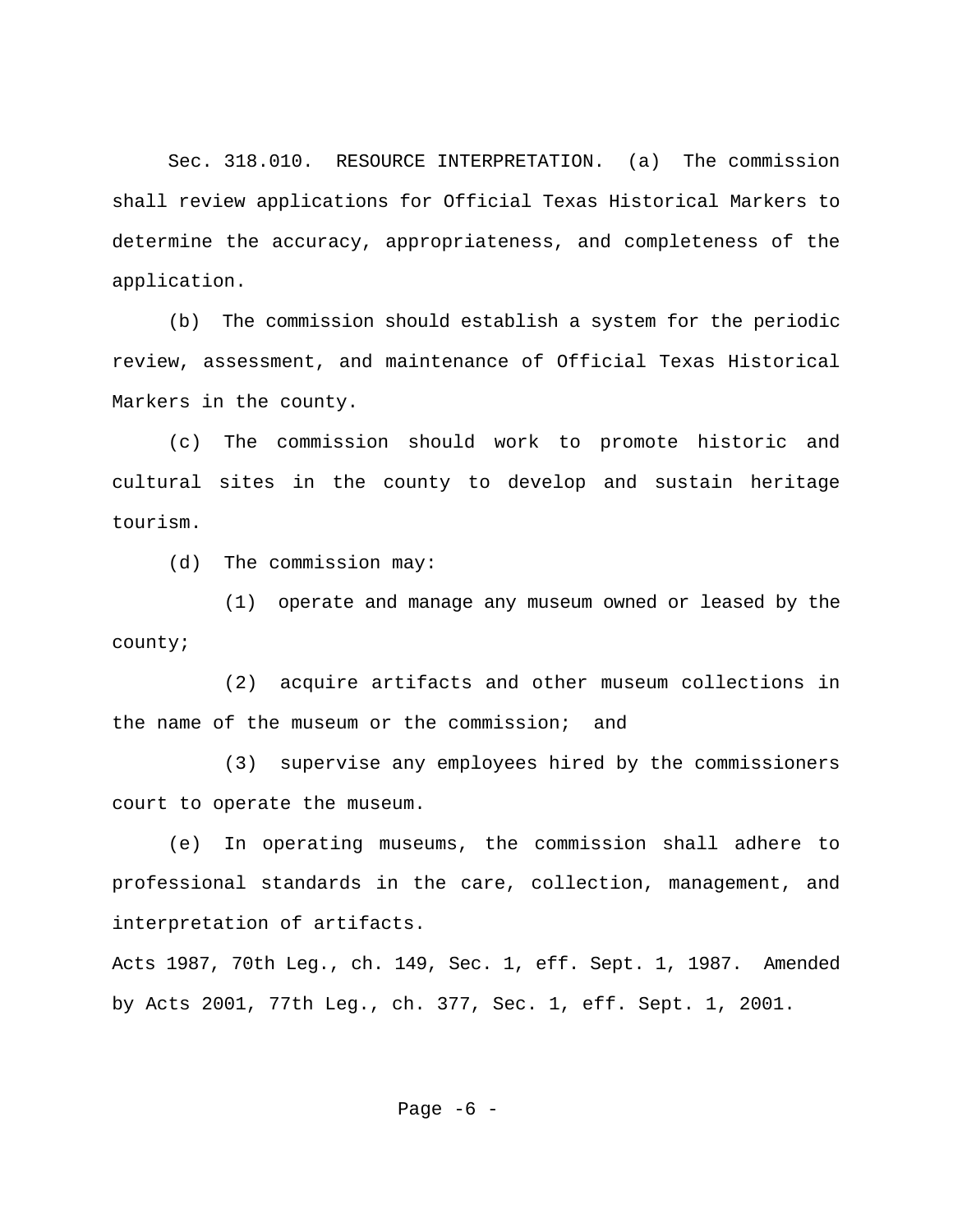Sec. 318.0101. PLANNING. The commission should work in partnership with other preservation entities in the county to prepare a plan for the preservation of the county's historic and cultural resources. The commission should use the Texas Historical Commission's statewide preservation plan for guidance.

Added by Acts 2001, 77th Leg., ch. 377, Sec. 1, eff. Sept. 1, 2001.

Sec. 318.0102. LEADERSHIP AND TRAINING. (a) The Texas Historical Commission shall make orientation materials and training available to all county historical commissions.

(b) The commission should strive to be represented at informational or educational meetings sponsored by the Texas Historical Commission at least twice each year.

(c) The commission, with assistance from the Texas Historical Commission, shall carry out board and volunteer training. Added by Acts 2001, 77th Leg., ch. 377, Sec. 1, eff. Sept. 1, 2001.

Sec. 318.012. HISTORIC SITE TAX EXEMPTION. (a) The commissioners court may establish a program under which the commission:

(1) receives and reviews applications that are filed with the county and that request a property tax exemption under Section 11.24, Tax Code; and

(2) recommends to the commissioners court whether to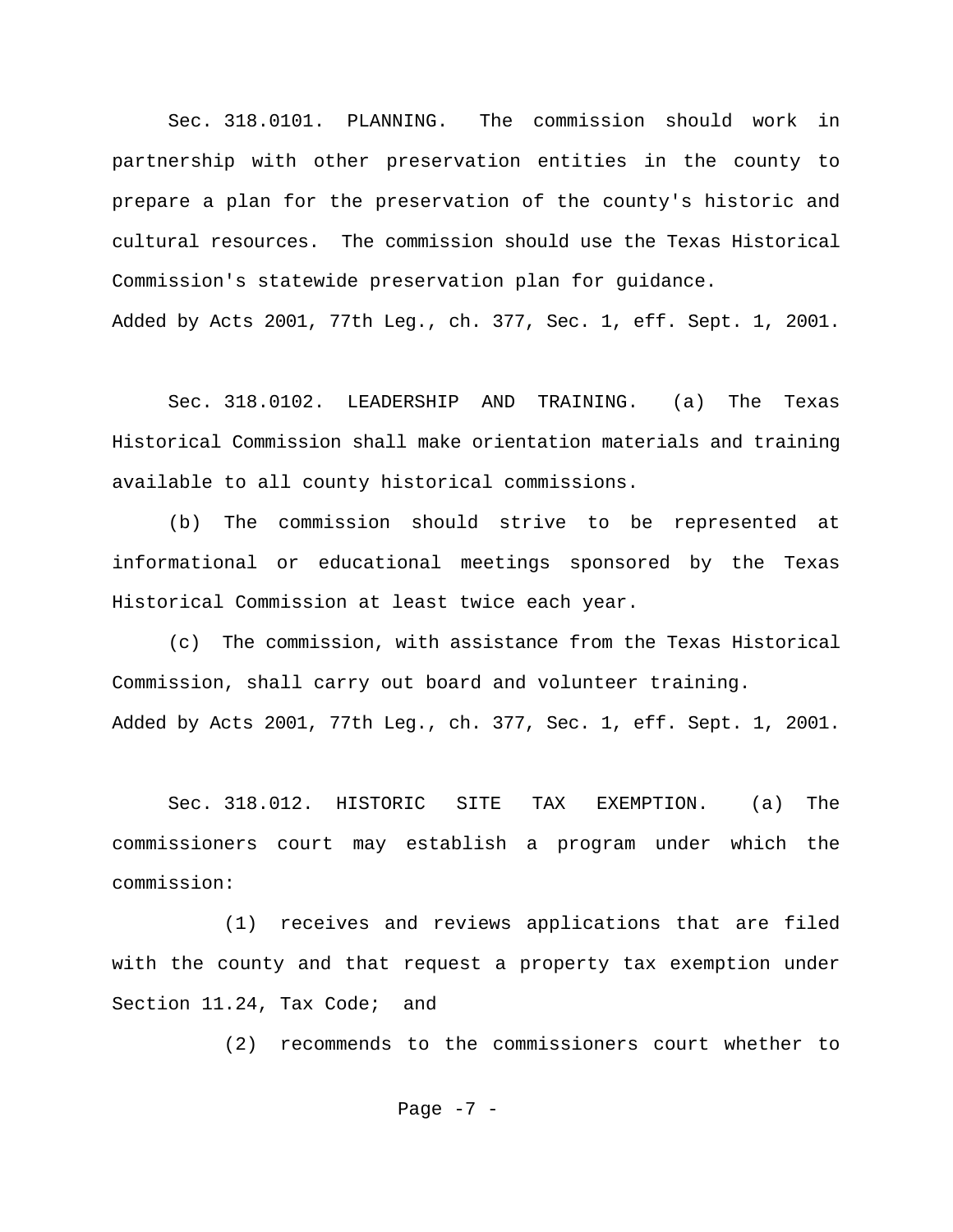grant the exemption and, if the grant of the exemption is recommended, how much of the property's assessed value should be exempt from taxation.

(b) The commission may examine the property that is granted the exemption on recommendation of the commission and recommend to the commissioners court whether the exemption should be withdrawn because of changed circumstances involving the property.

(c) A person is entitled to appear before the commissioners court and state any objections to a recommendation made by the commission under this section regarding property owned by the person.

(d) The commissioners court may require a person whose property is granted the exemption to notify the commission of any plans the person may have to modernize the property or change it in any other manner.

Acts 1987, 70th Leg., ch. 149, Sec. 1, eff. Sept. 1, 1987.

Sec. 318.013. CONTRACTS FOR LEASE OR MANAGEMENT OF LANDMARKS. (a) The commissioners court may, on recommendation of the commission or other interested persons, contract with a private person for the lease or management of any county-owned real estate or structure that is designated by the Texas Historical Commission as a Recorded Texas Historic Landmark considered worthy of preservation because of its history, culture, or architecture.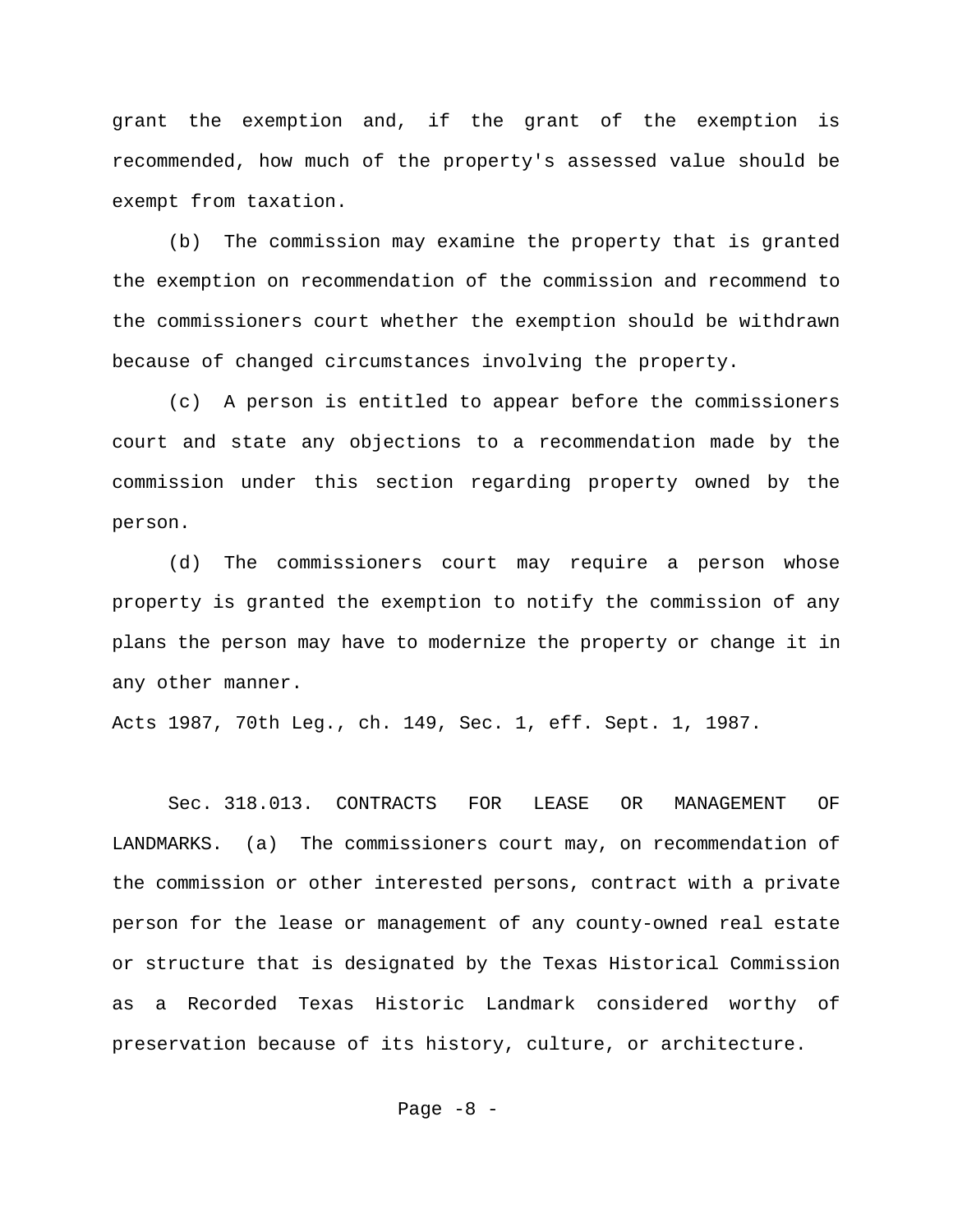(b) The contract must be drawn in consultation with the commission and must specify the duties of the contracting party, including duties as to:

(1) maintenance and repairs;

(2) providing public access;

(3) restricting inappropriate commercial uses; and

(4) promoting preservation of the historic, cultural, or architectural aspects of the landmark.

(c) The contract may be handled in the same manner as a contract for professional services rendered to a county, such as a contract for architectural or engineering services, if the contract is with a nonprofit organization chartered in this state.

(d) The contract may be for a period of years as determined by the commissioners court.

Acts 1987, 70th Leg., ch. 149, Sec. 1, eff. Sept. 1, 1987.

## SUBCHAPTER B. SUPPORT OF PRIVATE ORGANIZATIONS

Sec. 318.021. APPROPRIATIONS TO HISTORICAL FOUNDATIONS: CERTAIN COUNTIES. The commissioners court of a county with a population of 239,000 to 825,000 may appropriate money from the general fund of the county to a historical foundation or organization in the county for the purpose of purchasing, constructing, restoring, preserving, maintaining, or reconstructing historical landmarks, buildings, and furnishings that are of